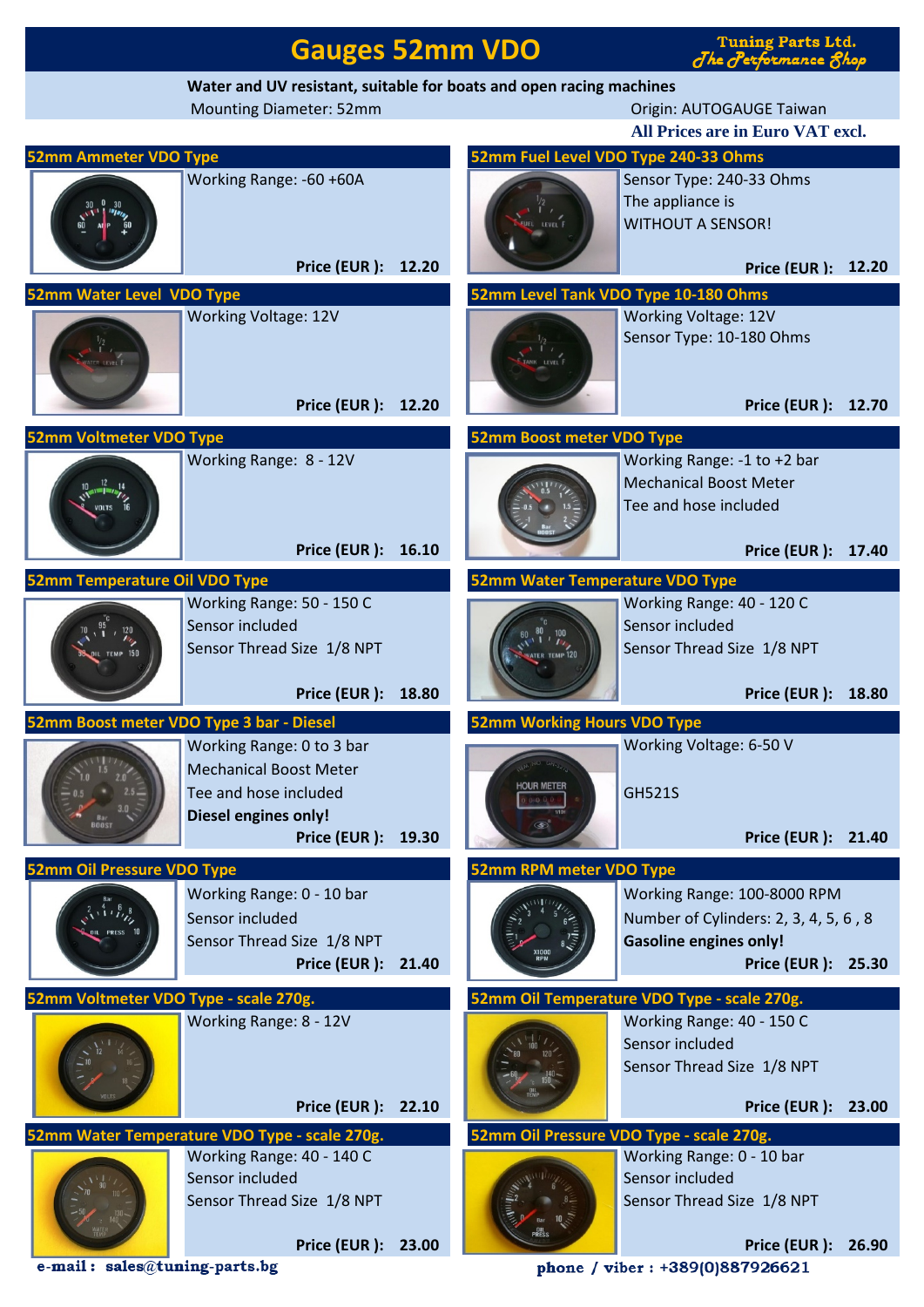## Gauges Warning & Peak

Origin: AUTOGAUGE Taiwan

Two-colored - white and red Japan electric motor Double programmable alarm system Memory for maximum reached value Sound signal Sunshade mounting bracket

### **52mm Water Temperature AutoGauge PK 52mm Oil Temperature AutoGauge PK**



Sensor Thread: 1/8 NPT Sensor Thread: 1/8 NPT

Console and Sensor included Console and Sensor included



Working Range: 1 - 2 bar Working Range: 1 - 3 bar Mounting Diameter: 52mm Mounting Diameter: 52mm Alarm and Memory, Dark Glass Alarm and Memory, Dark Glass Alarm and Memory, Dark Glass Console and Sensor included Console and Sensor included

**Price (EUR ): 69.40 Price (EUR ): 73.60**

## **52mm Exhaust Gas Temperature - 270 52mm Oil Pressure AutoGauge PK**



Working Range: 200-1200C Working Range: 0-10 bar Mounting Diameter: 52mm Mounting Diameter: 52mm Thickness 35mm Sensor Thread: 1/8 NPT Console and Sensor included Console and Sensor included

### **52mm Voltmeter AutoGauge PK 52mm RPM Meter AutoGauge PK**



Mounting Diameter: 52mm Mounting Diameter: 52mm Alarm and Memory, Dark Glass Alarm and Memory, Dark Glass Console included Console included

**All Prices are in Euro VAT excl.**

**Tuning Parts Ltd.** The Performance Rhop

## Working Range: 50-140С Working Range: 50-150С



Mounting Diameter: 52mm Mounting Diameter: 52mm

Alarm and Memory, Dark Glass Alarm and Memory, Dark Glass Alarm and Memory, Dark Glass **Price (EUR ): 53.30 Price (EUR ): 57.60**

## **52mm Boost Meter AutoGauge PK 52mm Boost Meter AutoGauge PK 3 bar**





Alarm and Memory, Dark Glass **Price (EUR ): 110.90 Price (EUR ): 87.80**



Working Range: 8-18 V Working Range: 0-10 000 RPM Sensor Thread: 1/8 NPT Number of Cylinders: 1,2, 3, 4, 5, 6,8 **Price (EUR ): 43.90 Price (EUR ): 48.90**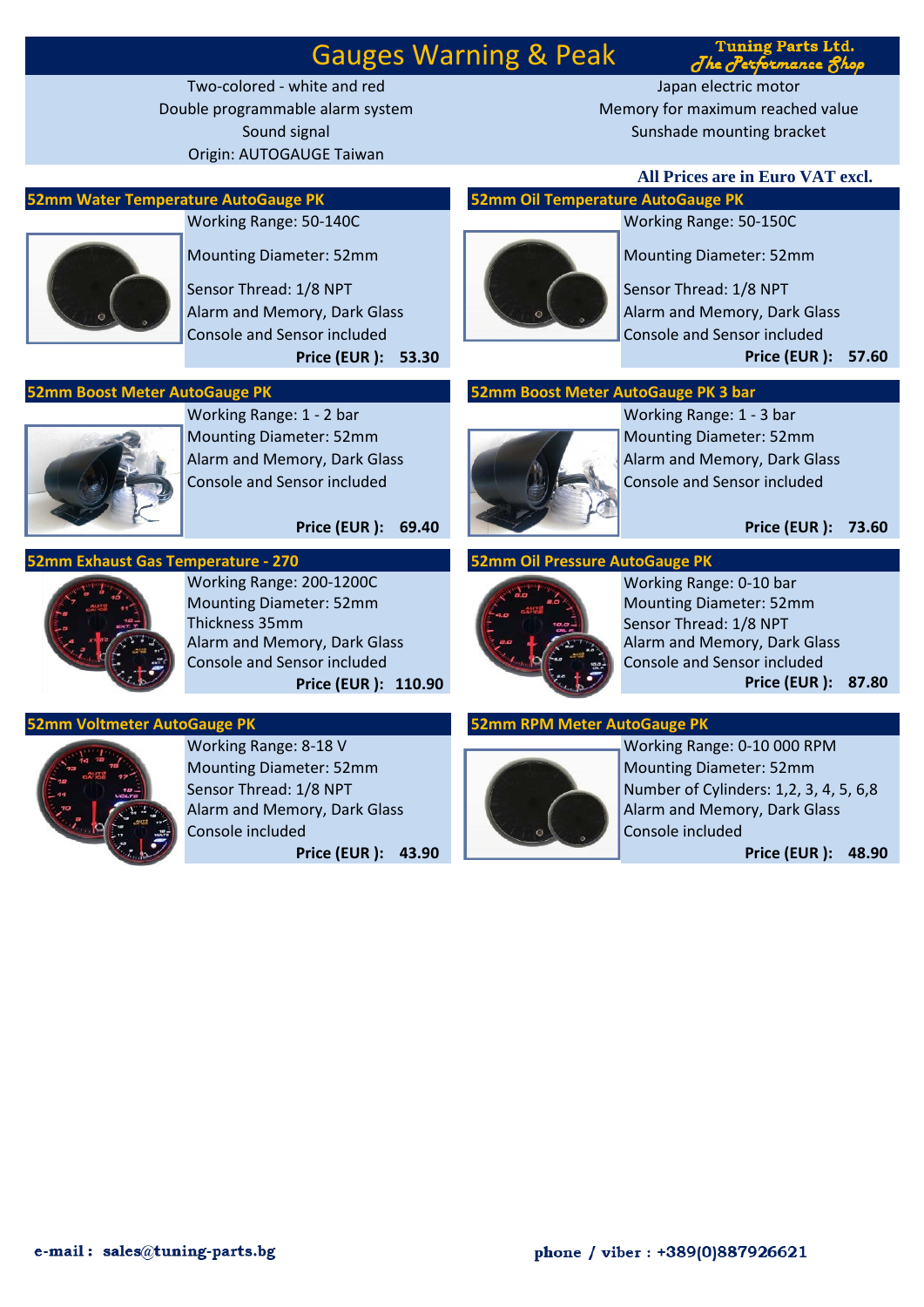## 52mm AutoGauge

**Tuning Parts Ltd.**  $d$ hec **All Prices are in Euro VAT excl.**





Operating Range: 0 - 6000 Console included

**Price (EUR ): 31.70**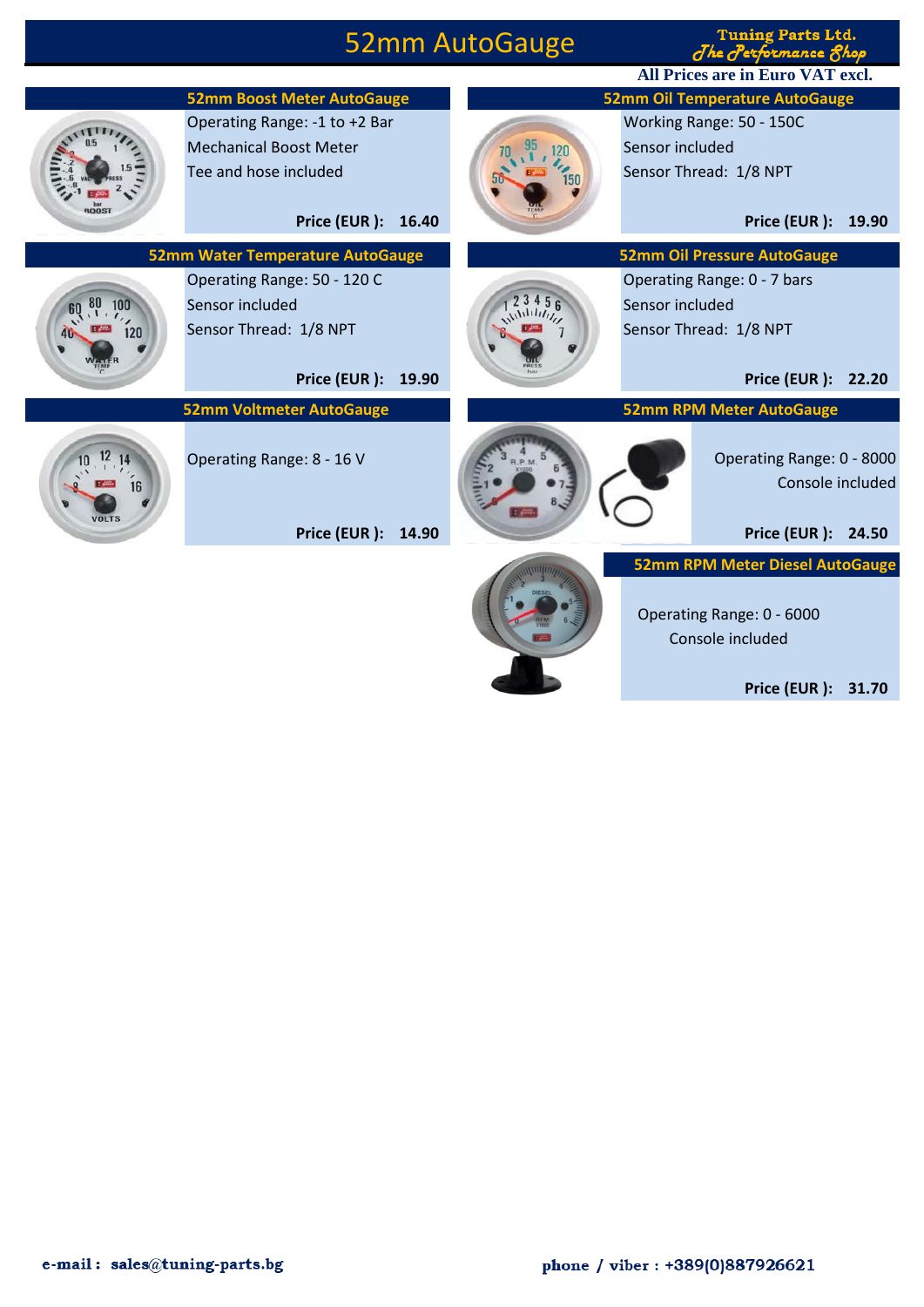# Consoles for Measuring Instruments

Tuning Parts Ltd.<br>Jhe Jerformance Shop

**All Prices are in Euro VAT excl.**

| <b>Decorative bracelet for the appliance</b> |                                                                                    |      | <b>Decorative bracelet for the appliance</b> |                                                                            |                     |      |
|----------------------------------------------|------------------------------------------------------------------------------------|------|----------------------------------------------|----------------------------------------------------------------------------|---------------------|------|
|                                              | 2.50" / 63mm<br><b>Material: Plastic</b><br>Price (EUR):                           | 1.80 |                                              | 52mm<br><b>Material: Plastic</b>                                           | Price (EUR):        | 1.80 |
| <b>52mm Metal Gauge Pod</b>                  |                                                                                    |      | 52mm Metal Gauge Pod - 2 Gauges              |                                                                            |                     |      |
|                                              | Size Base (mm): 68x16<br>Face size (mm): 69 x74<br>Material: Steel<br>Price (EUR): | 2.60 |                                              | Base Size (mm): 129x16<br>Face size (mm): 129x74<br><b>Material: Steel</b> | Price (EUR):        | 3.20 |
|                                              |                                                                                    |      |                                              |                                                                            |                     |      |
| <b>52mm Metal Gauge Pod - 3 Gauges</b>       | Size Base (mm): 189x16<br>Face size (mm): 189x74<br>Material: Steel                |      | 52mm Metal Gauge Pod - 4 Gauges              | Base Size (mm): 249x17<br>Face size (mm): 249x73<br><b>Material: Steel</b> |                     |      |
|                                              | Price (EUR):                                                                       | 3.90 |                                              |                                                                            | Price (EUR):        | 4.30 |
| <b>52mm Dash Gauge Pod</b>                   |                                                                                    |      | <b>52mm Gauge Pod</b>                        |                                                                            |                     |      |
|                                              | 52MM / 2.00"<br><b>Material: Plastic</b><br>Price (EUR):                           | 4.00 |                                              | 52mm / 2.00"<br>For Left Column<br><b>Material: Plastic</b>                | Price (EUR):        | 4.40 |
| <b>52mm Dash Gauge Pod</b>                   |                                                                                    |      | 52mm Dash Gauge Pod - 2 Gauges               |                                                                            |                     |      |
|                                              | 52MM / 2.00"<br>Depth: 75mm<br><b>Material: Plastic</b><br>Price (EUR):            | 5.20 |                                              | 52mm / 2.00"                                                               | Price (EUR ): 6.10  |      |
| <b>52mm Gauge Pod - 2 Gauges</b>             |                                                                                    |      | 52mm Dash Gauge Pod - 3 Gauges               |                                                                            |                     |      |
|                                              | 52MM / 2.00"<br>For Left Column<br><b>Material: Plastic</b><br>Price (EUR):        | 6.40 |                                              | 52mm / 2.00"<br><b>Material: Plastic</b>                                   | Price (EUR):        | 7.80 |
|                                              |                                                                                    |      |                                              |                                                                            |                     |      |
| <b>52mm Gauge Pod - 2 Gauges</b>             | 52MM / 2.00"<br>For Left Column<br>Material: Plastic<br>Price (EUR): 8.10          |      | <b>60mm Gauge Pod - 3 Gauges</b>             | 60mm<br><b>Material: Plastic</b><br>Gauges not included                    | Price (EUR ): 11.00 |      |